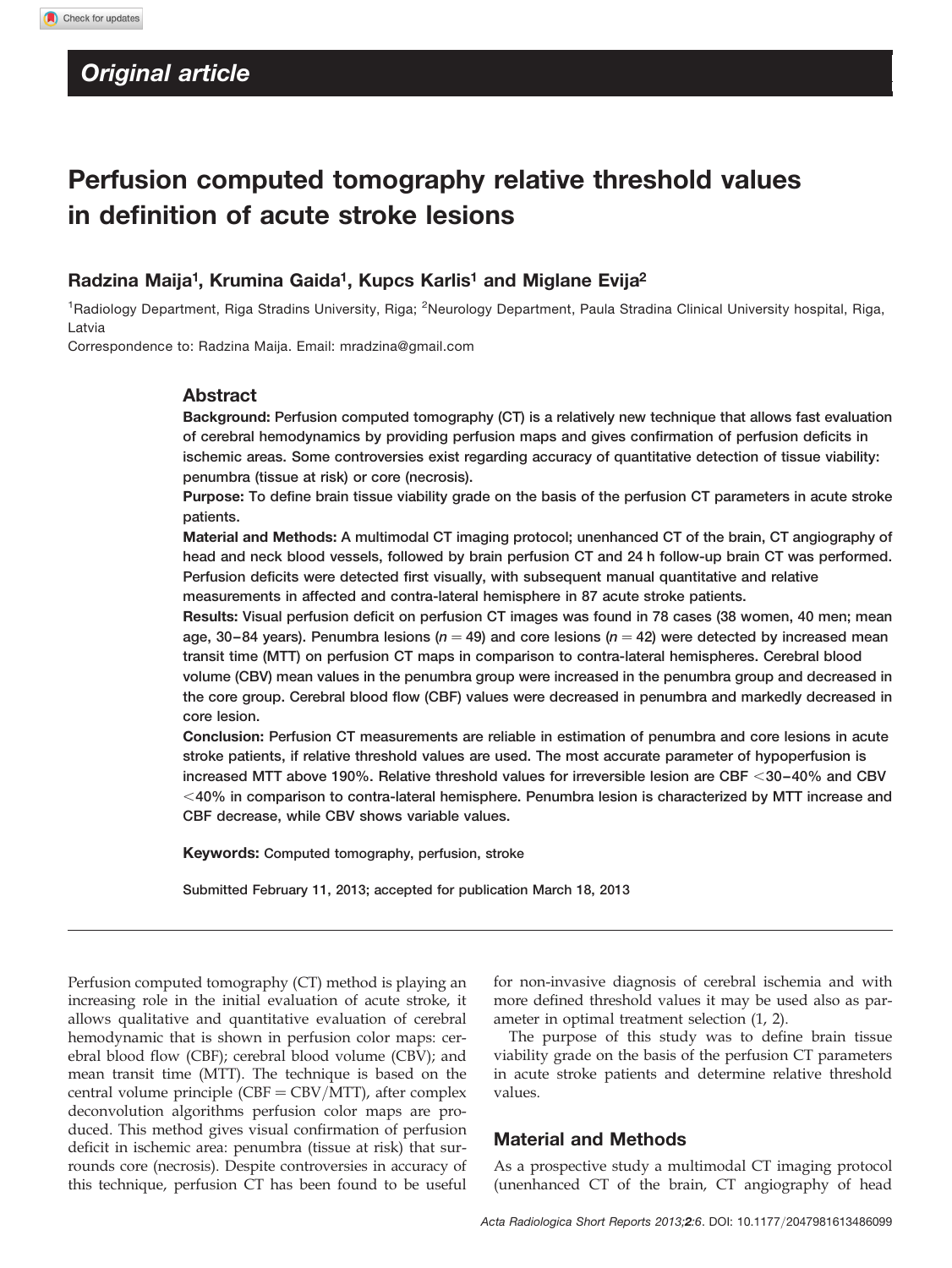and neck blood vessels, followed by brain perfusion CT and 24 h follow-up brain CT) was performed in 87 patients (average age, 77 years; 54 women, 34 men) within 9 h (average, 3.5 – 4.5 h) after onset of acute ischemic stroke symptoms, admitted to the emergency department. Diagnostic imaging was performed using a 64-row multislice CT scanner during the period of January 2011 until July 2012 with standardized protocol and safe ionizing radiation exposure.

Patients with hemorrhagic stroke or ischemic areas seen on unenhanced CT and wake up strokes were not included in the study. CTA data were used to confirm stroke territory, vessel occlusion site and to evaluate extracranial blood vessel changes.

Acquired perfusion CT data (8 levels, 712 images for each person) were analyzed by semi-automated deconvolution postprocessing software. Perfusion deficits were detected first visually, using three perfusion color maps; mean transit time (MTT) in seconds, cerebral blood flow (CBF) as mL per 100 g brain tissue per min and cerebral blood volume (CBV) as mL per 100 g of brain tissue. Manual quantitative and relative measurements were performed in affected and contra-lateral hemisphere, drawing different regions of interest (ROI) and defining values for penumbra (potential reversible) and core (irreversible) lesions (Fig. 1), respectively; data were divided in two groups.

Technically impaired exams with motion artifacts  $(n = 5)$ and perfusion maps without visual perfusion lesion were excluded from further analysis  $(n = 4)$ .

# **Results**

Focal brain perfusion deficit on perfusion CT images was found in  $78$  cases  $(38 \text{ women}, 40 \text{ men}; \text{ mean age}, 30-84 \text{ mm}$ years). Penumbra lesions ( $n = 49$ ) and core lesions ( $n = 42$ ) corresponding to clinical symptoms were detected by increased MTT on perfusion CT map; penumbra area showed mean values  $202.40\%$  (113-345%  $\pm$  57.17) and core area showed 192.40% (41-320%  $\pm$  64.53) in comparison to contra-lateral hemisphere.

CBV mean values in the penumbra group were increased by 113.10%  $(45-276\% + 36.29)$  and in the core group decreased till 41.82 (3-107%  $\pm$  27.09). CBF values were decreased on average till  $65.63\%$   $(31-137\% \pm 22)$  in penumbra lesions and markedly decreased till 25.94%

 $(4-79\% + 17.35)$  in core lesions. Using the non-parametric T-test there was no significant difference in the MTT values between the two groups  $(t = 0.78; P = 0.43)$ , but we detected statistically significant difference between groups in values of CBF  $(t = 9.44; P = 0.0001)$  and CBV  $(t = 10.47;$  $P = 0.0001$  (Table 1).

There was highly significant correlation between CBF and CBV decrease in core lesion  $(r = 0.841; P < 0.01)$  and decreased CBF  $(r = 0.461; P < 0.01)$  with variable CBV values in penumbra locations ( $r = 0.240$ ;  $P < 0.05$ ).

## **Discussion**

Perfusion deficits seen on CT maps are related to brain autoregulation mechanisms. Any perfusion pressure decrease appears as increased MTT on perfusion CT maps (3). It is a visually easy detectable parameter, but non-specific for the definition of perfusion deficit grade as shown by the results of this study. There are authors that defined MTT value above 145% as optimal for ischemic lesion detection (4), although our study shows higher threshold value.

If CT angiography does not correspond to perfusion CT findings with increased MTT, transitory circulation changes or other stroke mimicking pathologies, e.g. neoplasm, venous thrombosis, or seizure-related hypoperfusion should be considered (2, 4). Therefore not all perfusion abnormalities seen on perfusion CT maps are specifically related to cerebrovascular disease. MTT increase may also be seen in proximal causes of delayed blood supply to the brain (2), such as extracranial vessel stenosis, occlusions that may cause delay or dispersion of the bolus of contrast material. This flow pattern should be assessed on CT angiography before interpretation of perfusion CT maps.

Table 1 CT perfusion relative threshold values in core and penumbra lesions

| <b>Parameter</b>            | rCBV                         | rCBF                        | rMTT                         |
|-----------------------------|------------------------------|-----------------------------|------------------------------|
| Penumbra<br>(mean $\pm$ SD) | $113.10 + 5.184$<br>$n = 49$ | $65.63 + 3.143$<br>$n = 49$ | $202.40 + 8.167$<br>$n = 49$ |
| Core                        | $41.82 + 4.180$              | $25.94 + 2.677$             | $192.40 + 9.957$             |
| $(mean + SD)$               | $n = 42$                     | $n = 42$                    | $n = 42$                     |
| P value                     | < 0.0001                     | < 0.0001                    | 0.4351                       |
| Confidence<br>interval (CI) | 57.71 to 84.81               | 31.33 to 48.06              | $-15.39$ to<br>35.40         |

n, number of patients; r, relative meaning of value, e.g. rMTT is relative MTT



Fig. 1 A 62-year-old man, with left hemiparesis, 2 h after onset. (a) MTT map, (b) CBF map, (c) CBV map. All three perfusion CT maps show irreversible (core) lesion at the level of right basal ganglia, surrounded with penumbra lesion, detected by mismatch of CBV and CBF maps and quantitative mismatch with MTT map (relative MTT – 264%)